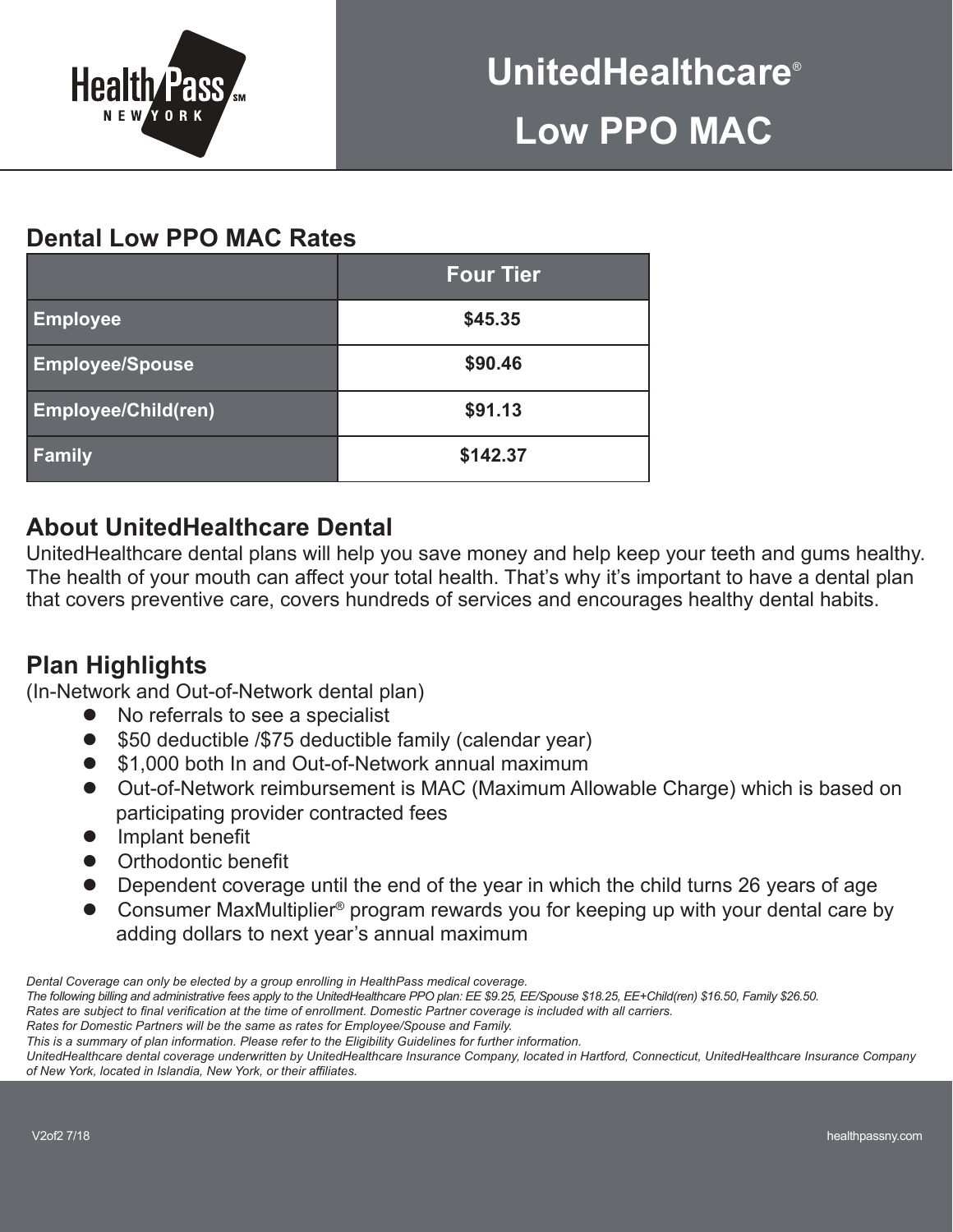### **UnitedHealthcare®** dental plan **Consumer MaxMultiplier Voluntary National Options PPO 20** 1P827 /MAC **Network/**covered dental services

| Network/covered dental services<br>NON-ORTHODONTICS<br><b>ORTHODONTICS</b>                                                                                       |                     |                |                                                                                                                                               |                                                                                                             |                  |                                  |  |  |
|------------------------------------------------------------------------------------------------------------------------------------------------------------------|---------------------|----------------|-----------------------------------------------------------------------------------------------------------------------------------------------|-------------------------------------------------------------------------------------------------------------|------------------|----------------------------------|--|--|
|                                                                                                                                                                  |                     |                | <b>NETWORK</b>                                                                                                                                | <b>NON-NETWORK</b>                                                                                          | <b>NETWORK</b>   | <b>NON-NETWORK</b>               |  |  |
| Individual Annual Deductible                                                                                                                                     |                     |                | \$50                                                                                                                                          | \$50                                                                                                        | \$0              | \$0                              |  |  |
|                                                                                                                                                                  |                     |                | \$75                                                                                                                                          | \$75                                                                                                        | \$0              | $\overline{50}$                  |  |  |
| <b>Family Annual Deductible</b>                                                                                                                                  |                     |                | \$1000 per person                                                                                                                             |                                                                                                             | \$500 per person |                                  |  |  |
| Annual Maximum Benefit* (The total benefit payable by the plan will not exceed the<br>highest listed maximum amount for either Network or Non-Network services.) |                     |                | per Calendar Year                                                                                                                             | \$1000 per person<br>per Calendar Year                                                                      | per Lifetime     | \$500 per person<br>per Lifetime |  |  |
|                                                                                                                                                                  |                     |                |                                                                                                                                               |                                                                                                             |                  |                                  |  |  |
| Annual Deductible Applies to Preventive and Diagnostic Services                                                                                                  |                     |                | No                                                                                                                                            |                                                                                                             |                  |                                  |  |  |
| Annual Deductible Applies to Orthodontic Services                                                                                                                |                     |                | <b>No</b>                                                                                                                                     |                                                                                                             |                  |                                  |  |  |
| <b>Waiting Period</b>                                                                                                                                            |                     |                | No waiting period                                                                                                                             |                                                                                                             |                  |                                  |  |  |
| <b>Orthodontic Eligibility Requirement</b>                                                                                                                       |                     |                | Child Only Up to Age 19                                                                                                                       |                                                                                                             |                  |                                  |  |  |
|                                                                                                                                                                  | <b>NETWORK</b>      |                | NON-NETWORK BENEFIT GUIDELINES                                                                                                                |                                                                                                             |                  |                                  |  |  |
| <b>COVERED SERVICES**</b>                                                                                                                                        | <b>PLAN PAYS***</b> | PI AN PAYS**** |                                                                                                                                               |                                                                                                             |                  |                                  |  |  |
| <b>PREVENTIVE &amp; DIAGNOSTIC SERVICES</b>                                                                                                                      |                     |                |                                                                                                                                               |                                                                                                             |                  |                                  |  |  |
| Periodic Oral Evaluation                                                                                                                                         | 100%                | 80%            | Limited to 2 times per consecutive 12 months.                                                                                                 |                                                                                                             |                  |                                  |  |  |
| Radiographs - Bitewing                                                                                                                                           | 100%                | 80%            |                                                                                                                                               | Bitewing: Limited to 1 series of films per calendar year.                                                   |                  |                                  |  |  |
|                                                                                                                                                                  |                     |                | Complete/Panorex: Limited to 1 time per consecutive 36 months.                                                                                |                                                                                                             |                  |                                  |  |  |
| Dental Prophylaxis (Cleanings)                                                                                                                                   | 100%                | 80%            |                                                                                                                                               | Limited to 2 times per consecutive 12 months.                                                               |                  |                                  |  |  |
| <b>Fluoride Treatments</b>                                                                                                                                       | 100%                | 80%            |                                                                                                                                               | Limited to covered persons under the age of 16 years and limited to 2 times per                             |                  |                                  |  |  |
| Sealants                                                                                                                                                         | 100%                | 80%            |                                                                                                                                               | consecutive 12 months.<br>Limited to covered persons under the age of 16 years and once per first or second |                  |                                  |  |  |
|                                                                                                                                                                  |                     |                | permanent molar every consecutive 36 months.                                                                                                  |                                                                                                             |                  |                                  |  |  |
| <b>BASIC DENTAL SERVICES</b>                                                                                                                                     |                     |                |                                                                                                                                               |                                                                                                             |                  |                                  |  |  |
| Radiographs - Intraoral/Extraoral                                                                                                                                | 90%                 | 70%            | Limited to 2 films per calendar year.                                                                                                         |                                                                                                             |                  |                                  |  |  |
| Lab and Other Diagnostic Tests                                                                                                                                   | 90%                 | 70%            |                                                                                                                                               |                                                                                                             |                  |                                  |  |  |
| Space Maintainers                                                                                                                                                | 90%                 | 70%            | For covered persons under the age of 16 years, limit 1 per consecutive 60 months.                                                             |                                                                                                             |                  |                                  |  |  |
| Restorations (Amalgam or Anterior Composite)**                                                                                                                   | 90%                 | 70%            | Multiple restorations on one surface will be treated as a single filling.                                                                     |                                                                                                             |                  |                                  |  |  |
| General Services - Emergency Treatment                                                                                                                           | 90%                 | 70%            | Covered as a separate benefit only if no other service was done during the visit other                                                        |                                                                                                             |                  |                                  |  |  |
|                                                                                                                                                                  |                     |                | than X-rays.                                                                                                                                  |                                                                                                             |                  |                                  |  |  |
| Simple Extractions                                                                                                                                               | 90%                 | 70%            | Limited to 1 time per tooth per lifetime.                                                                                                     |                                                                                                             |                  |                                  |  |  |
| Oral Surgery - Brush Biopsy                                                                                                                                      | 90%                 | 70%            |                                                                                                                                               |                                                                                                             |                  |                                  |  |  |
| Endodontics - Pulpotomy                                                                                                                                          | 90%                 | 70%            | Root Canal Therapy: Limited to 1 time per tooth per lifetime.                                                                                 |                                                                                                             |                  |                                  |  |  |
| Periodontal Maintenance                                                                                                                                          | 90%                 | 70%            | Limited to 2 times per consecutive 12 months following active and adjunctive<br>periodontal therapy, exclusive of gross debridement.          |                                                                                                             |                  |                                  |  |  |
| <b>MAJOR DENTAL SERVICES</b>                                                                                                                                     |                     |                |                                                                                                                                               |                                                                                                             |                  |                                  |  |  |
| General Services - Occlusal Guards                                                                                                                               | 60%                 | 50%            | Limited to 1 guard every consecutive 36 months.                                                                                               |                                                                                                             |                  |                                  |  |  |
| General Services - Anesthesia                                                                                                                                    | 60%                 | 50%            | When clinically necessary.                                                                                                                    |                                                                                                             |                  |                                  |  |  |
| Oral Surgery - Surgical Extractions                                                                                                                              | 60%                 | 50%            |                                                                                                                                               |                                                                                                             |                  |                                  |  |  |
| Oral Surgery - Partial/Bony                                                                                                                                      | 60%                 | 50%            |                                                                                                                                               |                                                                                                             |                  |                                  |  |  |
| Oral Surgery - Other                                                                                                                                             | 60%                 | 50%            |                                                                                                                                               |                                                                                                             |                  |                                  |  |  |
| Endodontics - Other                                                                                                                                              | 60%                 | 50%            |                                                                                                                                               |                                                                                                             |                  |                                  |  |  |
| Periodontics - Non Surgical                                                                                                                                      | 60%                 | 50%            | Scaling and Root Planing: Limited to 1 time per quadrant per consecutive 24 months.                                                           |                                                                                                             |                  |                                  |  |  |
| Periodontics - Surgical                                                                                                                                          | 60%                 | 50%            | Limited to 1 quadrant or site per consecutive 36 months per surgical area.                                                                    |                                                                                                             |                  |                                  |  |  |
| Periodontics - Osseous Surgery                                                                                                                                   | 60%                 | 50%            | Limited to 1 quadrant or site per consecutive 36 months per surgical area.                                                                    |                                                                                                             |                  |                                  |  |  |
| Inlays/Onlays/Crowns**                                                                                                                                           | 60%                 | 50%            |                                                                                                                                               |                                                                                                             |                  |                                  |  |  |
| Dentures and other Removable Prosthetics                                                                                                                         | 60%                 | 50%            | Limited to 1 time per tooth per consecutive 60 months.<br>Full Denture/Partial Denture: Limited to 1 per consecutive 60 months. No additional |                                                                                                             |                  |                                  |  |  |
|                                                                                                                                                                  |                     |                |                                                                                                                                               | allowances for precision or semi-precision attachments.                                                     |                  |                                  |  |  |
| Fixed Partial Dentures (Bridges)**                                                                                                                               | 60%                 | 50%            | Limited to 1 time per tooth per consecutive 60 months.                                                                                        |                                                                                                             |                  |                                  |  |  |

ORTHODONTIC SERVICES

Diagnose or correct misalignment of the teeth or bite 50% 50%

\* This plan includes a maximum benefit award program. Some of the unused portion of your annual maximum benefit may be available in future benefit periods.

Implant Services 60% 50% Limited to 1 time per tooth per consecutive 60 months.

\*\* Your dental plan provides that where two or more professionally acceptable dental treatments for a dental condition exist, your plan bases reimbursement on the least costly treatment alternative. If you and your dentist have agreed on a treatment which is more costly than the treatment on which the plan benefit is based, you will be responsible for the difference between the fee for service rendered and the fee<br>covered by the

\*\*\* The network percentage of benefits is based on the discounted fee negotiated with the provider.

\*\*\*\* The non-network percentage of benefits is based on the allowable amount applicable for the same service that would have been rendered by a network provider.

In accordance with the Illinois state requirement, a partner in a Civil Union is included in the definition of Dependent. For a complete description of Dependent Coverage, please refer to your Certificate of Coverage.

The Prenatal Dental Care (not available in WA) and Oral Cancer Screening programs are covered under this plan. The material contained in the above table is for informational purposes only and is not an offer of coverage. Please note that the above provides only a brief, general description of coverage and does not constitute a contract. For a complete listing of your coverage, including exclusions and limitations relating to your coverage, govern. All terms and conditions of coverage are subject to applicable state and federal laws. State mandates regarding benefit levels and age limitations may supersede plan design features.

UnitedHealthcare Dental® Voluntary Options PPO Plan is either underwritten or provided by: UnitedHealthcare Insurance Company, Hartford, Connecticut; UnitedHealthcare Insurance Company of New York, Hauppage, New York; Unimerica Insurance Company, Milwaukee, Wisconsin; Unimerica Life Insurance Company of New York, New York, New York; or United Healthcare Services, Inc.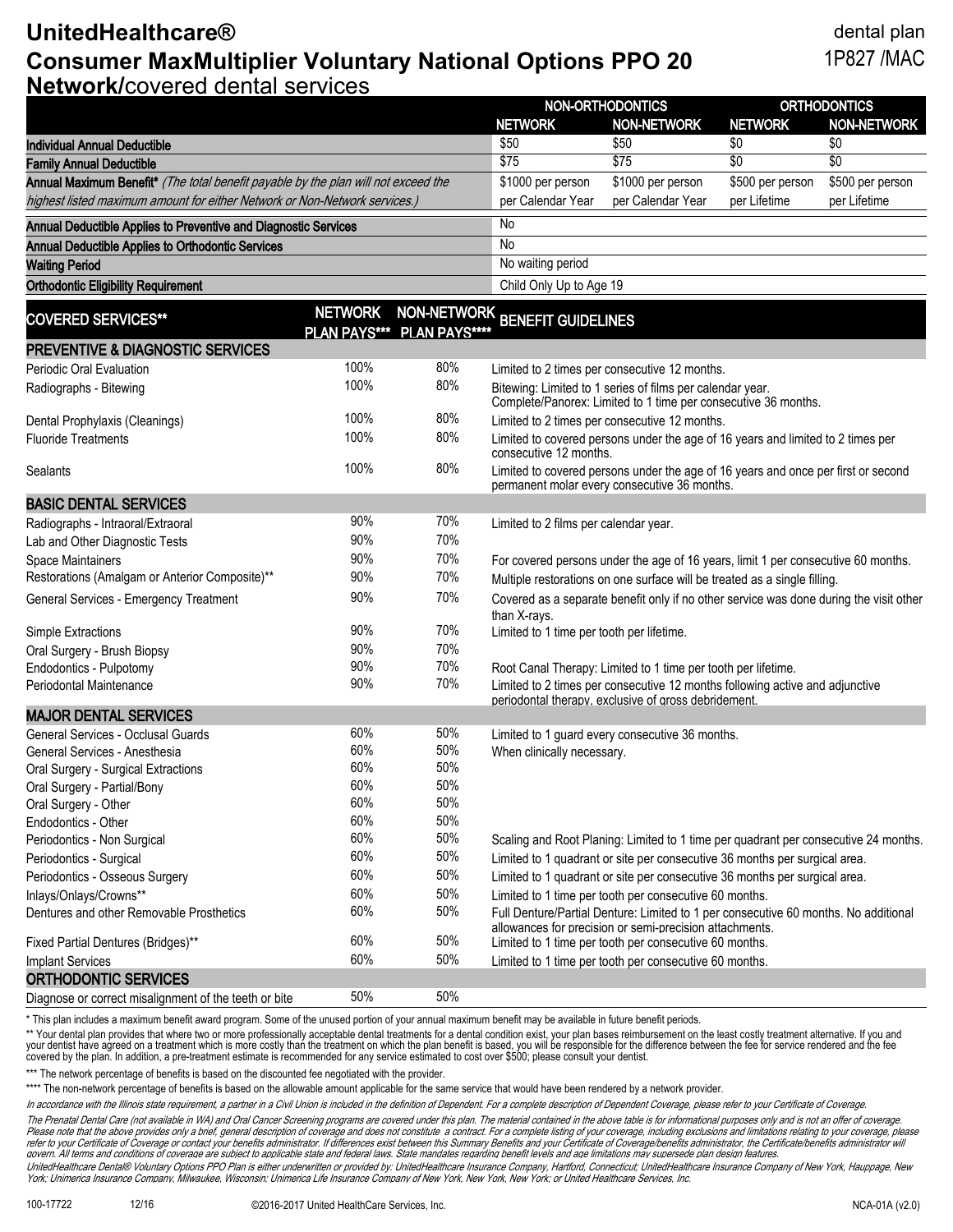# **UnitedHealthcare/**dental exclusions and limitations

Dental Services described in this section are covered when such services are:

- A. Necessary;
- B. Provided by or under the direction of a Dentist or other appropriate provider as specifically described;
- C. The least costly, clinically accepted treatment; and
- D. Not excluded as described in the Section entitled, General Exclusions.

#### GENERAL LIMITATIONS

- 1. PERIODIC ORAL EVALUATION Limited to 2 times per consecutive 12 months.
- 2. **COMPLETE SERIES OR PANOREX RADIOGRAPHS** Limited to 1 time per consecutive 36 months.
- 3. BITEWING RADIOGRAPHS Limited to 1 series of films per calendar year.
- 4. EXTRAORAL RADIOGRAPHS Limited to 2 films per calendar year.
- 5. DENTAL PROPHYLAXIS Limited to 2 times per consecutive 12 months.
- 6. FLUORIDE TREATMENTS Limited to covered persons under the age of 16 years, and limited to 2 times per consecutive 12 months.
- 7. SPACE MAINTAINERS Limited to covered persons under the age of 16 years, limited to 1 per consecutive 60 months. Benefit includes all adjustments within 6 months of installation.
- 8. SEALANTS Limited to covered persons under the age of 16 years, and once per first or second permanent molar every consecutive 36 months.
- 9. RESTORATIONS (Amalgam or Composite) Multiple restorations on one surface will be treated as a single filling.
- 10. PIN RETENTION Limited to 2 pins per tooth; not covered in addition to cast restoration.
- 11. INLAYS AND ONLAYS Limited to 1 time per tooth per consecutive 60 months. Covered only when a filling cannot restore the tooth.
- 12. CROWNS Limited to 1 time per tooth per consecutive 60 months. Covered only when a filling cannot restore the tooth.
- 13. POST AND CORES Covered only for teeth that have had root canal therapy.
- 14. SEDATIVE FILLINGS Covered as a separate benefit only if no other service, other than x-rays and exam, were performed on the same tooth during the visit.
- 15. SCALING AND ROOT PLANING Limited to 1 time per quadrant per consecutive 24 months.
- 16. ROOT CANAL THERAPY Limited to 1 time per tooth per lifetime.
- 17. PERIODONTAL MAINTENANCE Limited to 2 times per consecutive 12 months following active or adjunctive periodontal therapy, exclusive of gross debridement.
- 18. FULL DENTURES Limited to 1 time every consecutive 60 months. No additional allowances for precision or semi-precision attachments.
- 19. PARTIAL DENTURES Limited to 1 time every consecutive 60 months. No additional allowances for precision or semi-precision attachments.
- 20. RELINING AND REBASING DENTURES Limited to relining/rebasing performed more than 6 months after the initial insertion. Limited to 1 time per consecutive 12 months.
- 21. REPAIRS TO FULL DENTURES, PARTIAL DENTURES, BRIDGES Limited to repairs or adjustments performed more than 12 months after the initial insertion. Limited to 1 per consecutive 6 months.
- 22. PALLIATIVE TREATMENT Covered as a separate benefit only if no other service, other than the exam and radiographs, were performed on the same tooth during the visit.
- 23. OCCLUSAL GUARDS Limited to 1 quard every consecutive 36 months and only covered if prescribed to control habitual grinding.
- 24. FULL MOUTH DEBRIDEMENT Limited to 1 time every consecutive 36 months.
- 25. GENERAL ANESTHESIA Covered only when clinically necessary.
- 26. OSSEOUS GRAFTS Limited to 1 per quadrant or site per consecutive 36 months.
- 27. PERIODONTAL SURGERY Hard tissue and soft tissue periodontal surgery are limited to 1 quadrant or site per consecutive 36 months per surgical area.
- 28. REPLACEMENT OF COMPLETE DENTURES, FIXED OR REMOVABLE PARTIAL DENTURES, CROWNS, INLAYS OR ONLAYS Replacement of complete dentures, fixed or removable partial dentures, crowns, inlays or onlays previously submitted for payment under the plan is limited to 1 time per consecutive 60 months from initial or supplemental

### placement. This includes retainers, habit appliances, and any fixed or removable interceptive orthodontic appliances.

#### GENERAL EXCLUSIONS

- 1. Dental Services that are not Necessary.
- 2. Hospitalization or other facility charges.
- 3. Any Dental Procedure performed solely for cosmetic/aesthetic reasons. (Cosmetic procedures are those procedures that improve physical appearance.)
- 4. Reconstructive surgery, regardless of whether or not the surgery is incidental to a dental disease, injury, or Congenital Anomaly, when the primary purpose is to improve physiological functioning of the involved part of the body.
- 5. Any Dental Procedure not directly associated with dental disease.
- 6. Any Dental Procedure not performed in a dental setting.
- 7. Procedures that are considered to be Experimental, Investigational or Unproven. This includes pharmacological regimens not accepted by the American Dental Association (ADA) Council on Dental Therapeutics. The fact that an Experimental, Investigational or Unproven Service, treatment, device or pharmacological regimen is the only available treatment for a particular condition wi not result in Coverage if the procedure is considered to be Experimental, Investigational or Unproven in the treatment of that particular condition.
- 8. Drugs/medications, obtainable with or without a prescription, unless they are dispensed and utilized in the dental office during the patient visit.
- 9. Setting of facial bony fractures and any treatment associated with the dislocation of facial skeletal hard tissue.
- 10. Treatment of benign neoplasms, cysts, or other pathology involving benign lesions, except excisional removal. Treatment of malignant neoplasms or Congenital Anomalies of hard or soft tissue, including excision.
- 11. Replacement of complete dentures, fixed and removable partial dentures or crowns if damage or breakage was directly related to provider error. This type of replacement is the responsibility of t Dentist. If replacement is Necessary because of patient non-compliance, the patient is liable for the cost of replacement.
- 12. Services related to the temporomandibular joint (TMJ), either bilateral or unilateral. Upper and lower jaw bone surgery (including that related to the temporomandibular joint). No Coverage is provided for orthognathic surgery, jaw alignment, or treatment for the temporomandibular joint.
- 13. Charges for failure to keep a scheduled appointment without giving the dental office 24 hours notice.
- 14. Expenses for Dental Procedures begun prior to the Covered Person becoming enrolled under the Policy.
- 15. Fixed or removable prosthodontic restoration procedures for complete oral rehabilitation or reconstruction.
- 16. Attachments to conventional removable prostheses or fixed bridgework. This includes semi-precision or precision attachments associated with partial dentures, crown or bridge abutments, full or partial overdentures, any internal attachment associated with an implant prosthesis, and any elective endodontic procedure related to a tooth or root involved in the construction of a prosthesis o this nature.
- 17. Procedures related to the reconstruction of a patient's correct vertical dimension of occlusion (VDO).
- 18. Occlusal guards used as safety items or to affect performance primarily in sports-related activities.
- 19. Placement of fixed partial dentures solely for the purpose of achieving periodontal stability.
- 20. Services rendered by a provider with the same legal residence as a Covered Person or who is a member of a Covered Person's family, including spouse, brother, sister, parent or child. This exclusion does not apply for groups sitused in the state of Arizona, in order to comply with state regulations.